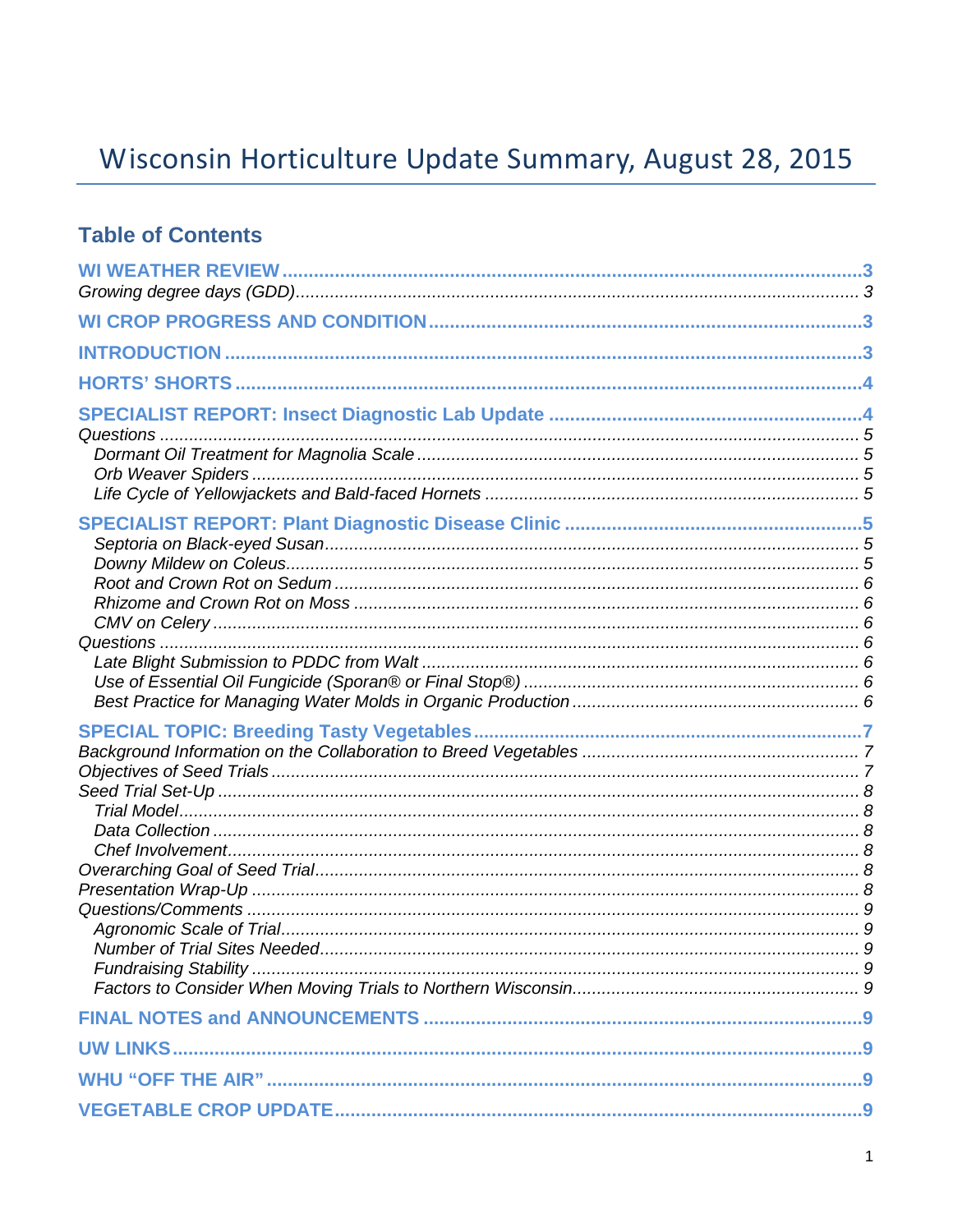|--|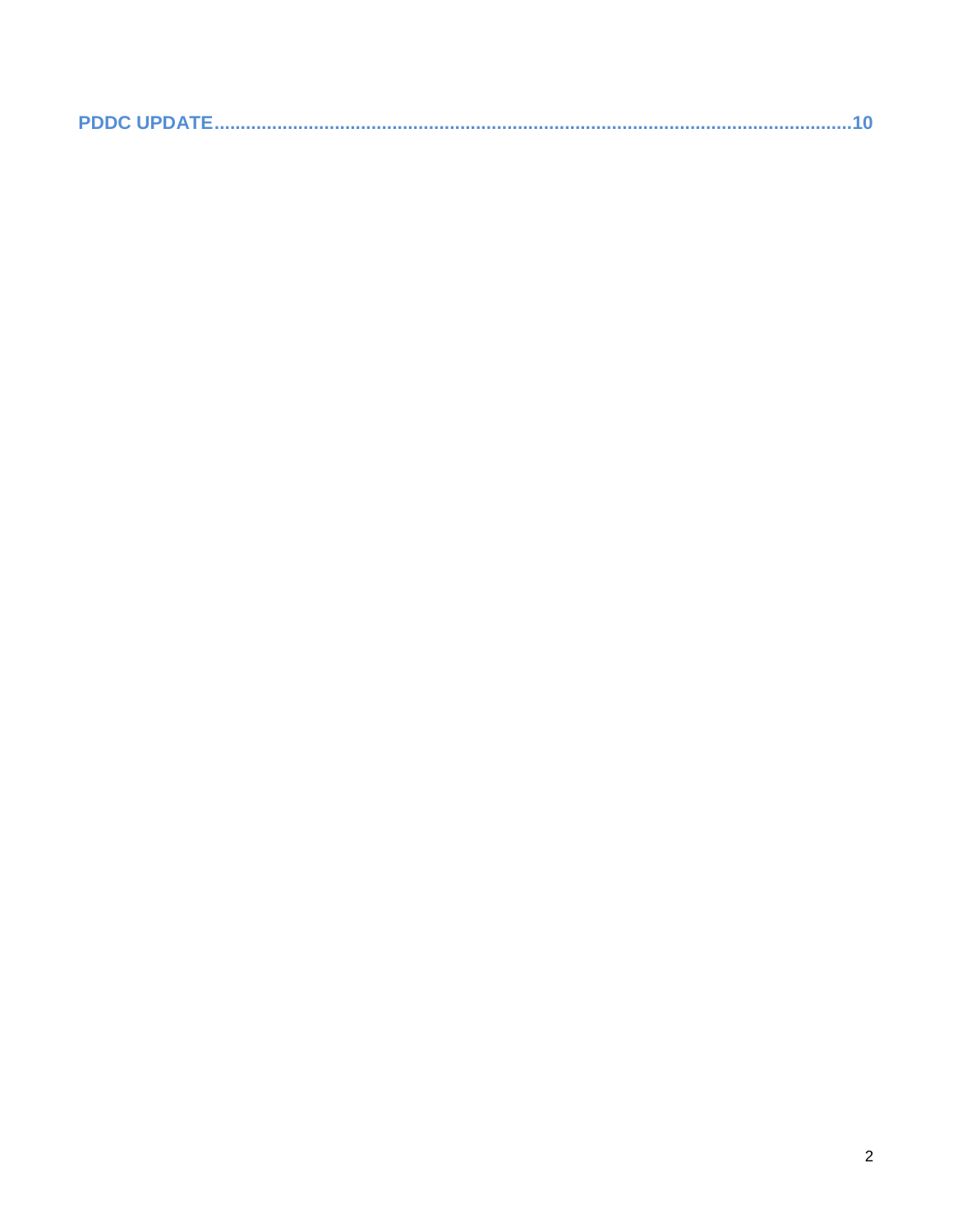# **WI WEATHER REVIEW**

Dry, breezy and cool conditions prevailed during the last days of August. Daytime high temperatures were 10-15°F below normal at the start of the week and ranged from the upper 50s to lower 70s. Record low maximum temperatures were set on August 24 at numerous locations, including Stevens Point, which reported a daily high of only 57°F, breaking the previous record of 62°F set in 1940. Other cities establishing new records were Appleton (61°F), Manitowoc (63°F), Sturgeon Bay (61°F), and Wisconsin Rapids (61°F). Normal high temperatures at this time of year are around 80°F. Alfalfa, apple, small grain and potato harvesting advanced under a mild, mostly dry weather pattern, although drought conditions persisted in the southwestern and central areas where the lack of moisture has increased crop quality concerns. The forecast calls for a return to summertime temperatures next week, which should help push crops toward maturity. (Issue No.19 of Wisconsin Pest Bulletin, last regularly scheduled bulletin for 2015)

Average soil temperatures at 2" as of August 28, 2015: Hancock 66.6, Arlington 66.8 [\(http://agwx.soils.wisc.edu/uwex\\_agwx/awon/awon\\_seven\\_day\)](http://agwx.soils.wisc.edu/uwex_agwx/awon/awon_seven_day)

## **Growing degree days (GDD)**

Growing degree days is an accumulation of maximum and minimum temperature averages as related directly to plant and insect development. This week, the GDD<sub>mod50</sub> in Wisconsin ranged from 1540 to 2334. Following is a list of DD as of Aug 28, 2015 for the following cities: Appleton-1964 Bayfield-1540; Beloit-2334; Big Flats-2088; Crandon-1594; Crivitz-1743; Cumberland-1856; Eau Claire-2099; Green Bay-1858; Hancock-2088; Hartford-1905; Juneau-2038; LaCrosse-2327; Lone Rock-2236; Madison-2207; Medford-1711; Milwaukee-1862; Port Edwards-2009; Racine-1860; Sullivan-1905; Waukesha-1905; Wausau-1792. To determine the GDD of any location in Wisconsin, use the degree day calculator at the UW Extension Ag Weather webpage:

[http://agwx.soils.wisc.edu/uwex\\_agwx/thermal\\_models/many\\_degree\\_days\\_for\\_date](http://agwx.soils.wisc.edu/uwex_agwx/thermal_models/many_degree_days_for_date)

To put it in perspective, following is an abbreviated list of plant and insect phenological stages in relation to GDD accumulations at which events occur (http://www.entomology.umn.edu/cues/Web/049DegreeDays.pdf ): Pine needle scale-2nd generation-hyaline stage (control target)-1500; Cooley spruce gall adelgid-2nd adults active (control target)-1500; Eastern spruce gall adelgid-2nd adults active (control target)-1500; Walnut caterpillar egg hatch, caterpillars-1600; Zimmerman pine moth-adult flight1700; Arborvitae leafminer-3rd generation-1700; Banded ash clearwing borer-adult emergence-1800-2200;Fall webworm-tents become apparent-1850; Euonymus scale-egg hatch - 2nd generation-1900; Magnolia scale egg hatch-1925.

# **WI CROP PROGRESS AND CONDITION**

Copy and paste the following link into your browser to find weather review and reports from around the state for the last week.

[http://www.nass.usda.gov/Statistics\\_by\\_State/Wisconsin/Publications/Crop\\_Progress\\_&\\_Condition/2015/](http://www.nass.usda.gov/Statistics_by_State/Wisconsin/Publications/Crop_Progress_&_Condition/2015/WI_08_30_15.pdf) [WI\\_08\\_30\\_15.pdf](http://www.nass.usda.gov/Statistics_by_State/Wisconsin/Publications/Crop_Progress_&_Condition/2015/WI_08_30_15.pdf)

# **INTRODUCTION**

The host for today's WHU was Jane Anklam from Douglas County; PDDC Director Brian Hudelson and Insect Diagnostic Lab Director PJ Leisch were the specialist participants. Julie Dawson, of the UW-Extension, gave a presentation on Breeding Tasty Vegetables. Participants in today's discussions were representatives from the following counties: Milwaukee (Sharon Morissey), Kenosha (Barb Larson), Outagamie (Anne Donellan), Portage (Walt Rasmussen), Walworth (Chrissy Wen), Washburn/Sawyer/Burnett (Kevin Schoessow), Winnebago (Kimberly Miller).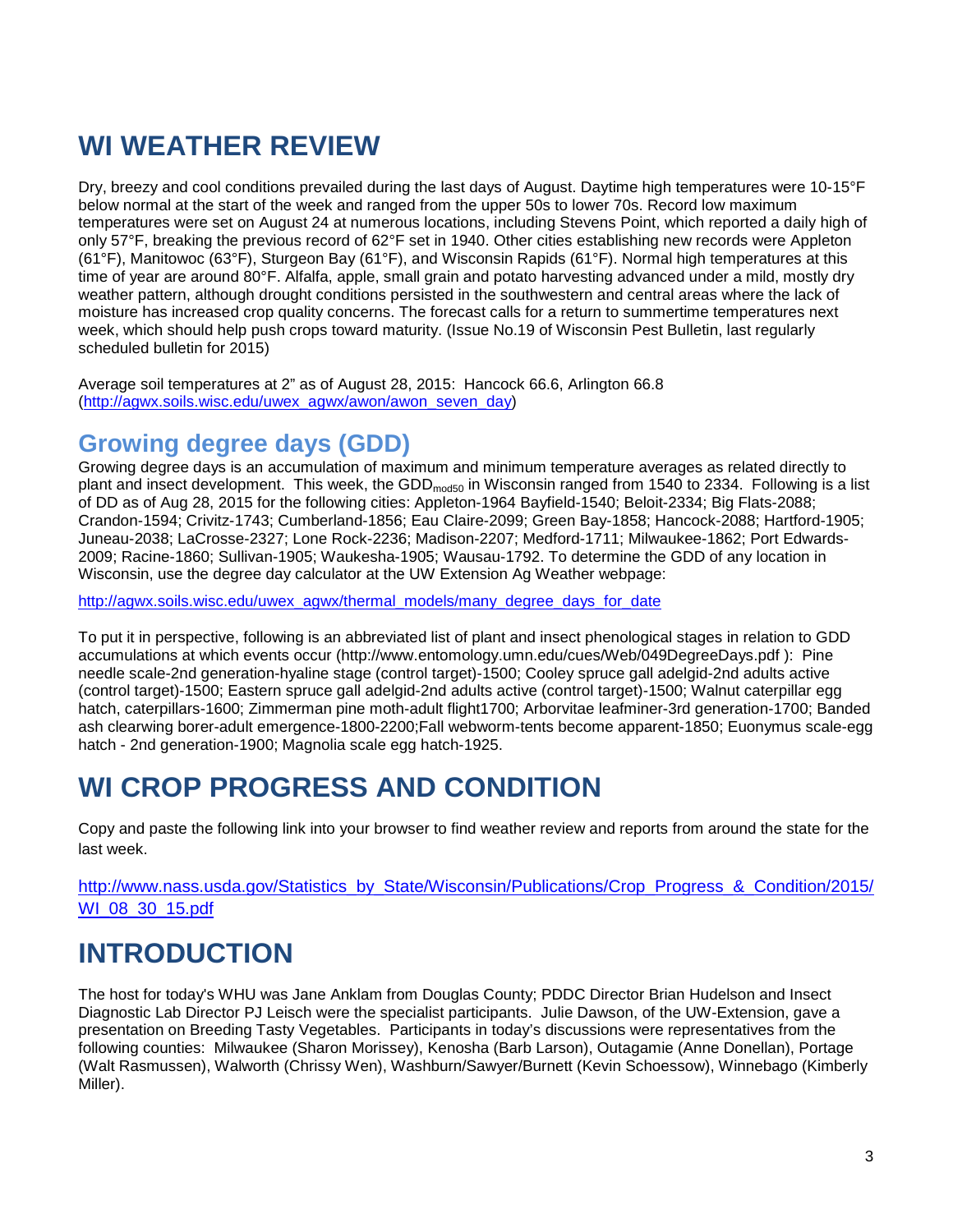# **HORTS' SHORTS**

Agents report the following issues to be of interest this week:

Douglas County: We are finally picking red tomatoes and peppers, which is a big deal for us up here. SWD has not been confirmed here yet but it is here. We have had no questions on EAB, but the city is removing all of the ash trees. Some vendors are doing a good business marketing treatments. We have had some Septoria and early blight as well as slugs. We don't have leaf hoppers like in years past. This has been a very nice, successful gardening summer.

Kenosha County: We have seen similar issues to Walworth and Milwaukee Counties, except for a confirmed case of late blight on tomato. This case was a good example of why it is challenging to diagnose disease from the internet. The client had accessed a fact sheet from the Extension, but originally misdiagnosed the symptoms as verticillium wilt because of the sudden collapse of the tissue. When we examined the plant we saw both late blight and septoria sporulation, and Brian confirmed the late blight pathogen.

Milwaukee County: There is not too much to report. Magnolia scale has been very bad this year, but powdery mildew and apple scab is really down.

Portage County: Ash trees are beginning to decline and Stevens Point is starting to treat trees for EAB. Homeowners are calling in to learn about treatment options to save their trees. We had a case of peony mildew and a serviceberry with cedar-apple rust. Late blight has been busy in our county with two confirmed cases. SWD is quieting down or at least we aren't getting too many reports about it. I measured 3 inches of rain last week. *Comment from Kim in Winnebago: Has EAB been confirmed in your county? Walt's answer: It hasn't been confirmed here, but it is in Wood County and Adams County.*

Outagamie County: We had 1 inch of rain. We are getting a lot of critter calls; about woodchucks, snakes and birds. People are also calling about lawn grubs and slugs. We had a case of tomato mosaic virus and the grower was really dismayed about the impact that would have on his growing operation. We had a first report in the county for strawberry clover. The seed head looks like a little soccer ball with tufts coming out of each pentagon. It looks a lot like white clover until it develops the seed head. Our herbarium specialist was happy to get a sample for her collection.

Walworth County: There is not too much to report, although we do expect rain. Grass is still green from our last rain. We are seeing leaf scorch, anthracnose and tar spot on maples and EAB questions are continuing. We had an organic grower ask about heirloom garlic varieties, and we would welcome input from anyone that knows of some varieties. Next week is the Walworth County Fair and the MGVs and I will be answering questions. We also had a late blight confirmation. *Comment from Jane: What are some examples of questions you are getting about EAB. Chrissy's answer: We had two questions last week. One client had an ash tree on a beach that was in decline and wanted to know about treatment options. I asked him what percent of the canopy was affected and he said 40% so I recommended spending any dollars on replacing the tree instead of treatment. Another caller wanted someone to come out and look at a tree, but I wouldn't do it because I have not seen a healthy tree all year.*

Winnebago County: We have had fruit tree and tomato questions. People are also asking about bees and wasps and if someone can come and move them. We have had rain the last two weeks.

# **SPECIALIST REPORT: Insect Diagnostic Lab Update**

*P. J. Liesch, Assistant Faculty Associate, UW-Madison Department of Entomology, and Manager of the UW-Extension Insect Diagnostic Lab* [pliesch@wisc.edu](mailto:pliesch@wisc.edu)

Insect activity is slowing down.

- Japanese beetles weren't too active this year, but they really trail off in late August and early September.
- Late season yellowjackets and bald-faced hornets are at the peak colony size. I have received 12-15 calls this week. Jeff Hahn in Minnesota, Laura Jesse from Iowa, and I have worked on revising a multi-state wasp and bee control fact sheet. We updated a few things and added pictures. <http://www.extension.umn.edu/garden/insects/find/wasp-and-bee-control/>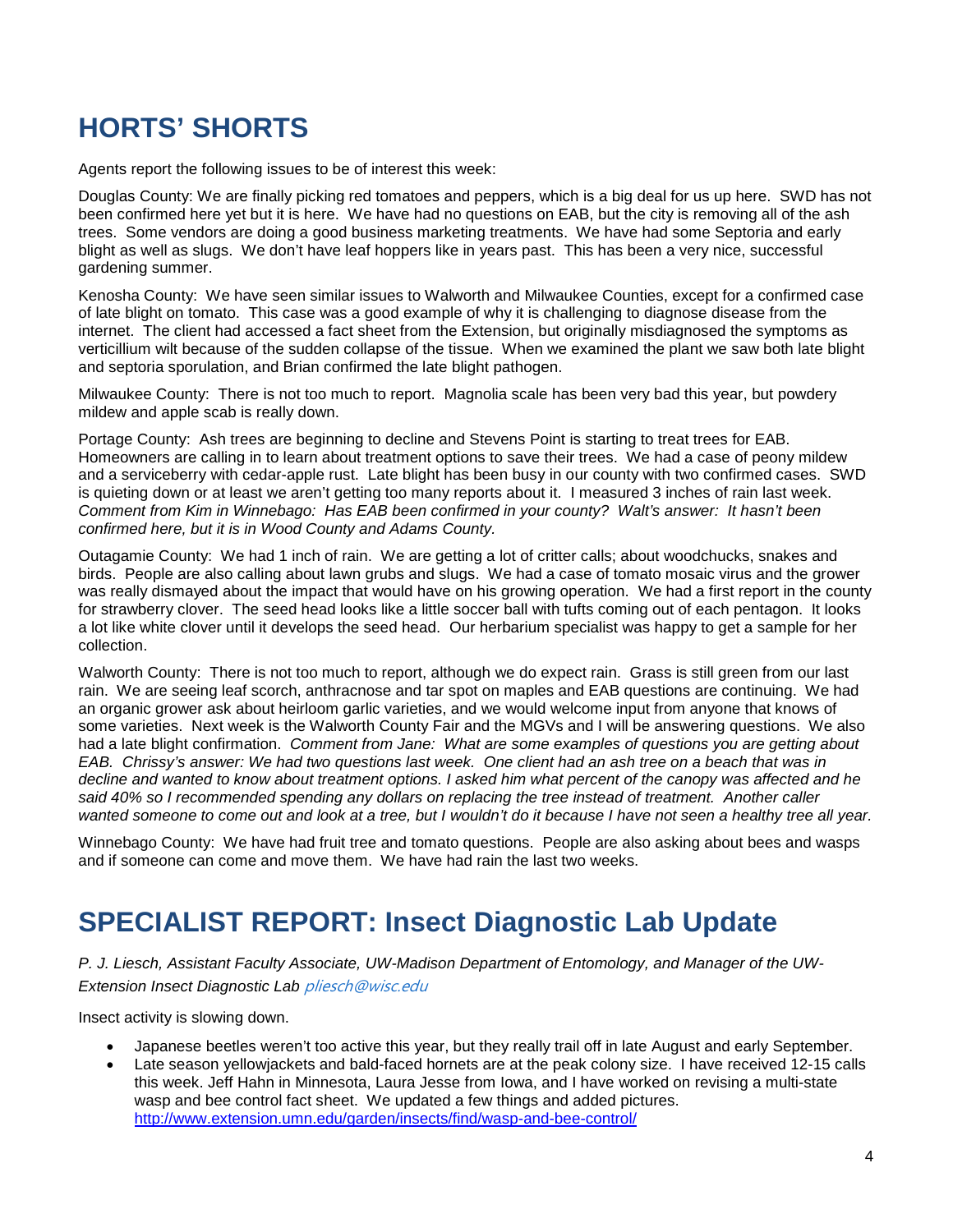- Orb weaver spiders are visible in the garden now, including the Cross Orb Weaver. These are large bulbous spiders and are good beneficial animals. [http://labs.russell.wisc.edu/insectid/2014/05/20/orb](http://labs.russell.wisc.edu/insectid/2014/05/20/orb-weavers/)[weavers/](http://labs.russell.wisc.edu/insectid/2014/05/20/orb-weavers/)
- Magnolia scale crawlers are out right now and vulnerable to contact insecticides. Use a piece of clear tape to pick them off of the tree to confirm activity. You can use pyrethroids, insecticidal soap, Sevin, or a dormant oil. You can do one treatment then hit them again 10-14 days later.
- Katydids, large neon green grasshoppers and tree crickets are out now. These insects make noise during the night, while cicadas make noise during the day.<http://www.biokids.umich.edu/critters/Tettigoniidae/>
- Goldenrod Soldier Beetles look like fireflies, but they are yellow with black stripes. They feed on pollen and nectar and are common this time of year. <http://labs.russell.wisc.edu/insectid/2014/05/08/soldier-beetle/>

## **Questions/Comments**

### **Dormant Oil Treatment for Magnolia Scale**

### *Is dormant oil for magnolia scale done in the spring?*

You can do it in the spring or you can hit the crawlers now. If there are a lot of them, hit with dormant oil in the spring.

### **Orb Weaver Spiders**

### *Are orb spiders the common garden variety spider?*

There are some of the big ones people call garden spiders that are in the orb weaver family. They have banded, colored legs, usually whitish or yellowish bodies but sometimes black.

### **Life Cycle of Yellowjackets and Bald-faced Hornets**

### *Could you refresh us on the life cycle of yellowjackets and bald-faced hornets?*

Life cycle knowledge is important for management. Nests and colonies are started from scratch each year. If you remove the nest early you can keep the populations down. Hard frosts in late summer and early fall will kill the colonies. If the nest is in an unaccessible place where kids or people won't come in contact with it, you don't have to do anything since the cold weather kills the inhabitants. All colony workers die except for a few fertilized females who become the queens and start new colonies the next year. They will leave the nest and look for a sheltered location where they can overwinter.

## **SPECIALIST REPORT: Plant Diagnostic Disease Clinic**

Presented by Brian Hudelson, Sr. Outreach Specialist, UW-Plant Pathology, and Director of the UW-Extension Plant Disease Diagnostics Clinic (PDDC) [bdh@plantpath.wisc.edu](mailto:bdh@plantpath.wisc.edu)

We had a lot of vegetable diseases and herbaceous pathogens. Beebalm with powdery mildew, black-eyed susan with septoria, a coleus with downy mildew, root and crown rot on sedum and moss with rhizome and crown rot. In vegetable samples, we had a celery sample with CMV, a most disgusting potato with bacterial soft rot, and a squash from Dane County with powdery and downy mildew. Late blight was diagnosed on tomato samples from Wood and Kenosha Counties and we diagnosed tomatoes with septoria, Tobacco Mosaic Virus and Cucumber Mosaic Virus

### **Septoria on Black-eyed Susan**

The cultivar 'Goldsturm' is very susceptible to this disease which causes the leaves to turn brown.

### **Downy Mildew on Coleus**

We received this coleus from the trials at the West Ag Station in Madison. The variety was a maroon-leaved cultivar, but the disease had caused a color break so that the leaf tips were green and stunted. We saw lots of sporulation of Peronospora.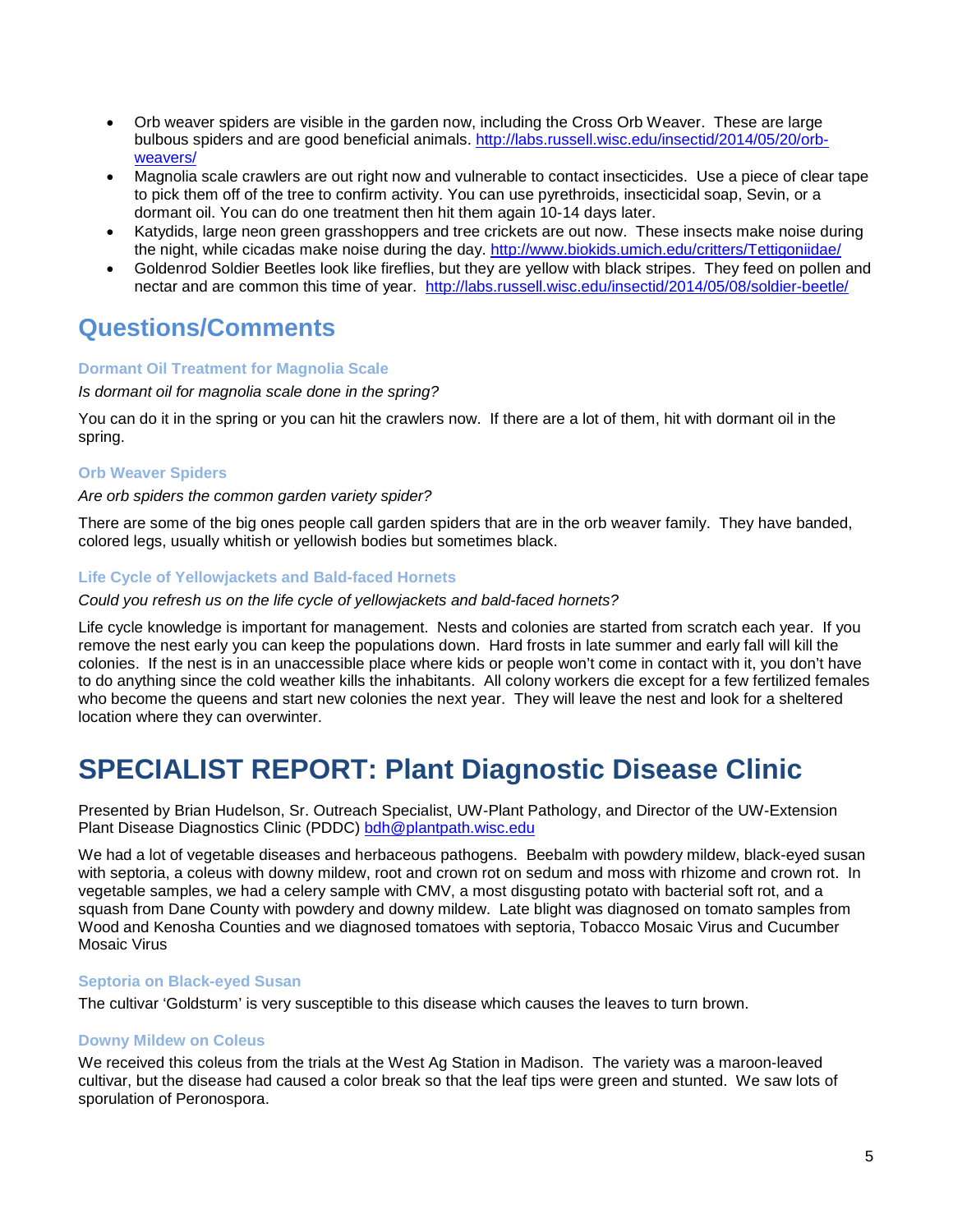### **Root and Crown Rot on Sedum**

Sedum is a susceptible host for Phytophthora.

### **Rhizome and Crown Rot on Moss**

This moss was being grown as an ornamental and mosses don't really have true roots, but we found a mish-mash of root rot organisms in the rhizomes and crown.

### **CMV on Celery**

We received celery that had what looked like chlorosis, with very light green, almos twhite, leaves with dark green veins and decided to test for viruses because they sometimes have the same symptoms. The sample tested positive for Cucumber Mosaic Virus.

### **Questions**

### **Late Blight Submission to PDDC from Walt**

*Brian asked Walt when he sent in the sample for late blight confirmation.*

I think it went in Tuesday or Wednesday.

*We may not have received that sample yet, so we will watch for it in the mail.*

### **Use of Essential Oil Fungicide (Sporan® or Final Stop®)**

*We have one of Erin Silva's national organic trials up here. A student intern found out about an essential oil fungicide treatment. It has clove oil, and I don't know what else is in the formulation, but Sporan and Final Stop are the names mentioned. Do you have any opinion on the use of this product?*

I do not have any information or experience with those products. You might want to contact Amanda Gevens or Erin Silva for further information.

*Comment from Julie Dawson: We are using EF400, a botanical on tomatoes. Doug Rouse has been doing some trials in Michigan and it has been shown fairly effective. It appears to be a much better alternative to copper, but more expensive at \$200/gallon. These contain clove, rosemary, and peppermint oil as well as some other inactive ingredients that are Generally Recognized As Safe (GRAS). I don't know of too many growers who are using these because of cost, but there is a lot of interest because there is less risk than copper.*

#### **Best Practice for Managing Water Molds in Organic Production**

*In organic production, what is the best practice for managing water molds? Is solarization or rotation better, especially in limited space production?*

Rotate as much as possible because water molds have very long lived resting spores that take a while to decline. Non-oomycetes(non-water molds) will decline faster with rotation and good debris management, and sometimes the best option is to stop growing a crop for a while. There is some research being done using cover crops, specifically brassicas or mustards, with incorporation as green manure to get rid of water molds. Solarization could be effective if you can get the temperature up, but that is hard to do.

### *In small space gardening, like in containers, can the spent soil be put into the garden or the compost pile to extend the life of that soil? I suspect that neither of those are good options if those organisms are present.*

Unless you are doing hot composting, it is difficult to get rid of those tough resting spores and there is a possibility of contamination of the soil or the compost. Even with hot composting, you may have survival of some spores. If there is any indication of Pythium or Phytophthora or verticillium, it is recommended that the soil be discarded in the land fill or put in an area that is not used to grow things. There are not enough hot sunny days in Wisconsin to get high enough temperatures for long enough to kill things. Using a combination of strategies gives a better chance at control. Water molds can be very stable in soil so they are a challenge to manage.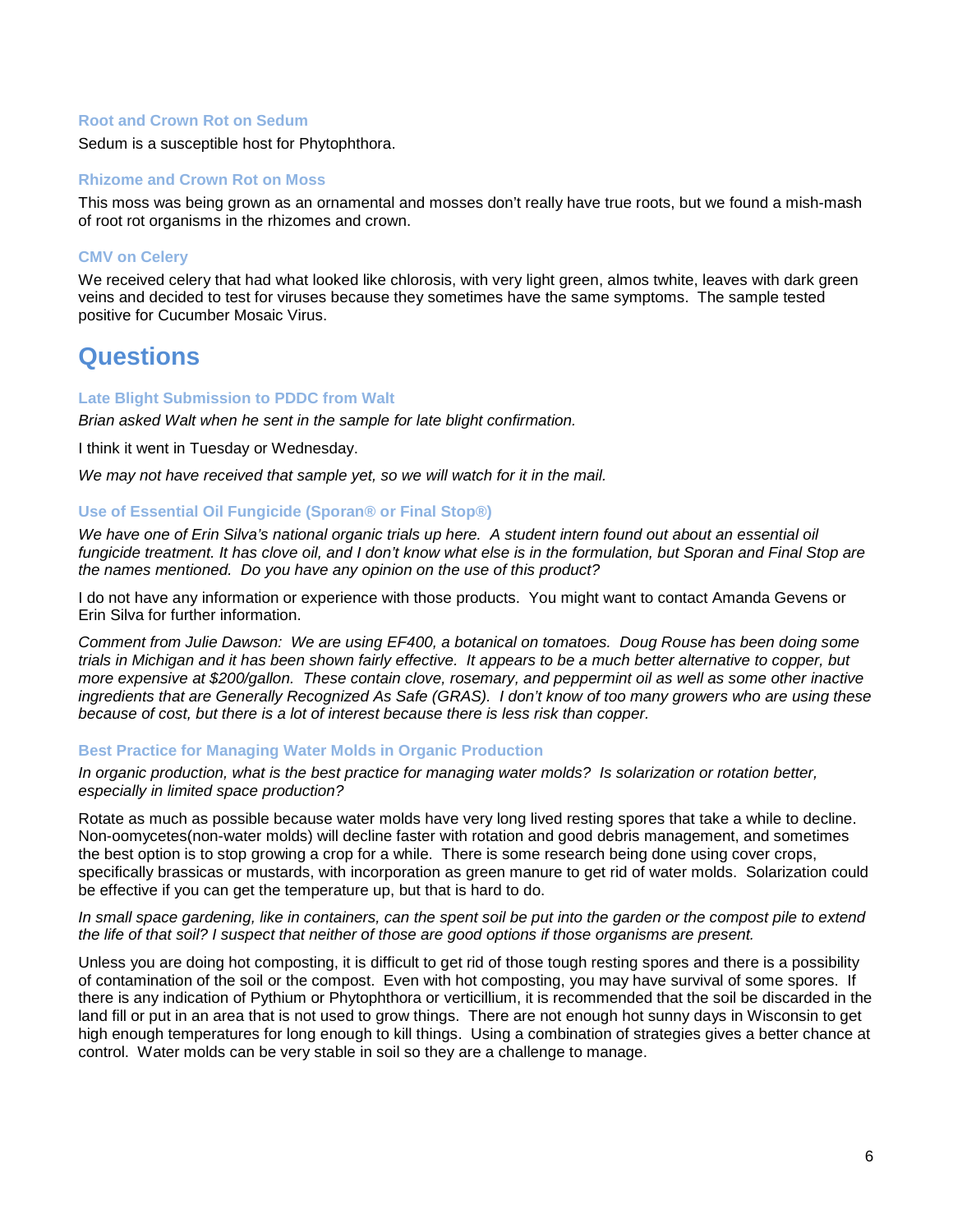# **SPECIAL TOPIC: Breeding Tasty Vegetables**

### *Presented by Julie Dawson, UW-Madison/Extension (Dept. of Horticulture)*

Brian sent slides from Julie to accompany her presentation. Julie has been in her position as the Urban and Regional Food Systems specialist for two years. Her stakeholders are urban and peri-urban growers who may sell wholesale to co-ops or directly to restaurants or consumers. The project she is presenting here is the collaboration between farmers, growers, chefs, and plant breeders in the private and public sector to develop crop varieties that meet the needs of all of the aforementioned stakeholders.

### **Background Information on the Collaboration to Breed Vegetables**

The growers are mainly small urban and peri-urban producers who market directly to their consumers on a local level. Their operations fall somewhere between large scale producers and home gardeners, but this work is also pertinent to home gardeners. The farms are small scale and tend to have a diversified mix of crops that focus on food quality and flavor.

One of the challenges in implementing this effort was that these small growers do not come to the UW as a first source of information. There have been individual efforts to reach out to the growers but we are still trying to build trust and increase the relevance of university research to this group of growers. Fortunately, good food unites people across income levels whether the food is grown in urban or rural CSAs or on market farms.

A common criticism of urban agriculture is that it can't feed the city, but that may not be the priority for urban agriculture. The priority may be to provide high quality vegetables and products rather than a large volume of calories.

There has been increased interest in the last decade in growing varieties for market gardeners using low inputs. Small seed companies have developed varieties that are regionally adapted and work well with low input systems. Some of this development has been a response to seed company mergers where varieties were dropped or where breeding focus shifted to the needs of the Florida or California production market. The small seed companies as well as public sector breeders have stepped in to fill the vacuum left by the mergers. Some people working on regional varieties are:

- Public Sector: University of Wisconsin, Oregon State University, Cornell, University of Florida. Slide 4 shows some of the crops and the associated breeder.
- Small Seed Companies: Johnny's, High Mowing, Wild Garden Seeds, Adaptive Seed, Ball Seed, Hudson Valley Seeds
- Large Seed Producer: Vitalis Seed

Many farmers choose which varieties to grow by doing their own trials. In a survey done by Erin Silva, Alex Lyon, and Julie of all Wisconsin organic growers, 72% do their own trials to decide which varieties to grow. The reasons may be that they are worried a variety will be dropped or they are looking for something new or interesting to market.

## **Objectives of Seed Trials**

The objectives of our seed trials were:

- To find varieties that work very well in Wisconsin for direct market gardening and are high quality.
- To create a network of growers that encompasses gardeners, large scale farms, county farms (we are collaborating with a Rock County farm), and research stations.
- To share quantitative information between the farmers. Self-trial results are usually not quantitative and are shared word of mouth at conferences and by eMail listservs.
- To identify varieties based on what other farmers' experience is.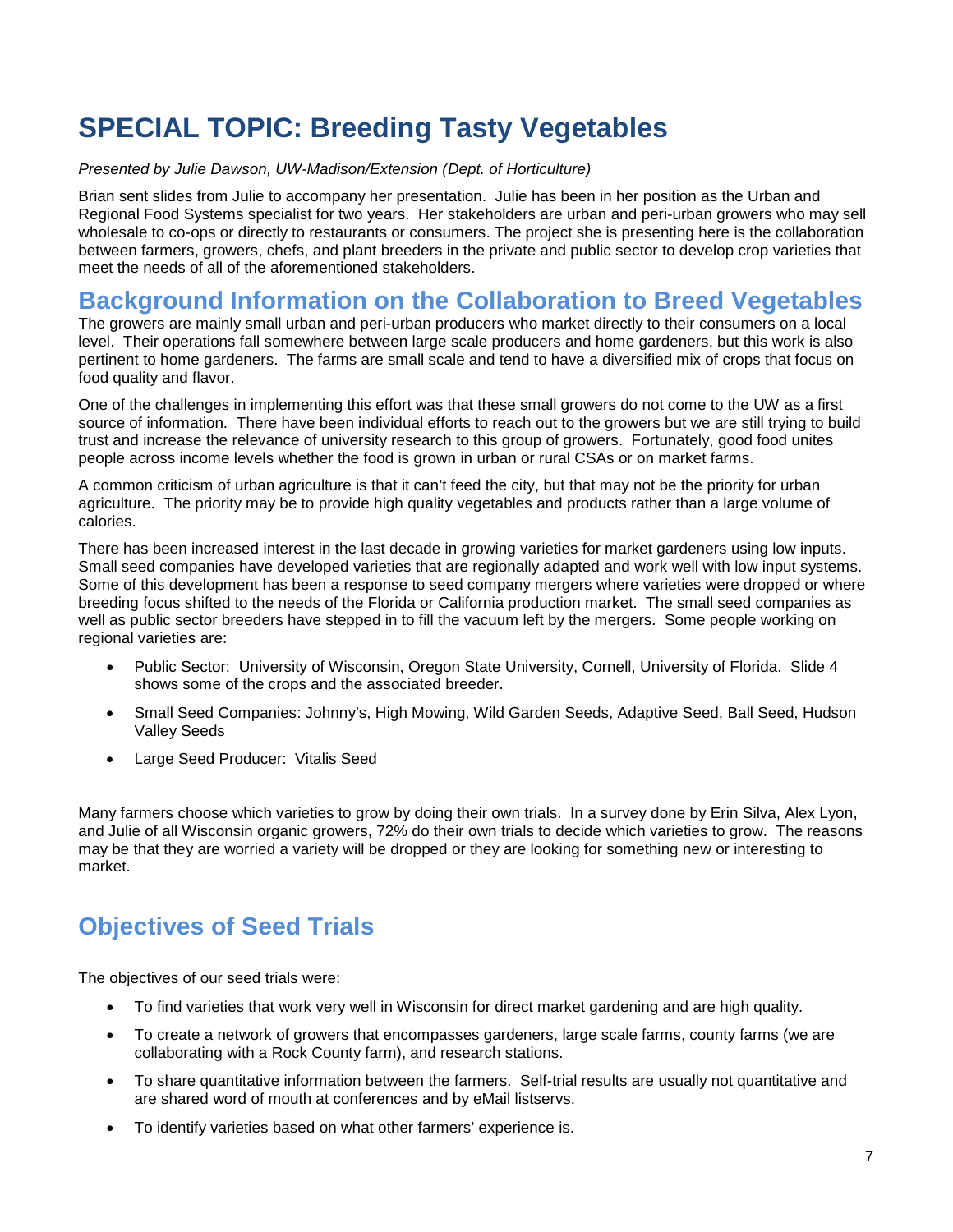• To share information in a more structured fashion. This would be helpful in identifying good regional varieties. If a variety works for multiple farmers in a region but not in another region, we can provide that information.

## **Seed Trial Set-Up**

### **Trial Model**

Our seed trials used a regional satellite model. All of the crops trialed were grown at the West Ag Station. Slide 7 lists the crops being tested. Participating farmers could then choose which crops they wanted to trial. There was a core subset that everyone grew; then an individual farmer could add other varieties based on their market or their interest. We had 15 farms and a few gardens.

Chefs and consumers could participate by helping to prioritize which crops to test. For instance, this year, cabbage was dropped in favor of kale.

The crop grown was dependent on the trial site. For example, more melons were grown at the research station because they are harder to grow. Farmers wanted the data but not the risk of growing them in the first year.

### **Data Collection**

Each variety has a series of questions to be answered. Some varieties were new and some were already on the market. A sample data collection form, shown on Slide 9, was designed to be easy to complete and to share.

Data collection was geared toward improving informal interaction between chefs, consumers, growers and breeders so breeders can prioritize varieties with better flavor and marketability while delivering agronomic traits such as resistance to diseases present on growing sites.

### **Chef Involvement**

We worked with chefs who care about the economic survival of small scale farms to identify varieties that have great flavor, but also good growing characteristics. The benefit of involving chefs is that they are able to articulate why the flavor is good. They have sophisticated palates and they are able to communicate with the breeders those flavor characteristics.

Varieties were first tested by UW and favorites were identified and passed onto the chefs for their input. We also invited the public for taste testing during Farm Tech Days, Urban Horticulture Day and the Organic Vegetable Field Day (held on September 8).

## **Overarching Goal of Seed Trials**

The main goal of these trials is to involve the consumers in the breeding programs to develop the best varieties for them. 'Best' can mean different things to different stakeholders. It can mean best flavor, best quality, best appearance, best performance in diverse systems, long shelf life or good shipping characteristics. As long as there is genetic diversity, breeders can select any of these desirable traits for their breeding lines.

Slide 11 depicts a quote by Dan Barber, chef at Stone Barns Center and one of the people who kicked off these efforts at conference in New York City. It articulates the goal of consumer involvement in breeding programs.

Heirloom varieties were selected by growers and farmers for flavor and performance. They were never meant to be museum pieces, but rather continually evolving. We want to bring back the involvement of growers, farmers, chefs, and consumers so that once a variety is on the market it does well enough to become a workhorse for local systems.

### **Presentation Wrap-Up**

Slide 12 gave information on the UW Organic Vegetable Field Day and Slide 13 acknowledged the contributors to the project including the research group, staff, students, farmers, and breeders. Julie then opened it up for discussion and questions regarding the vegetables being trialed, production methods such as tomatoes in hoophouses or field grown or using season extenders.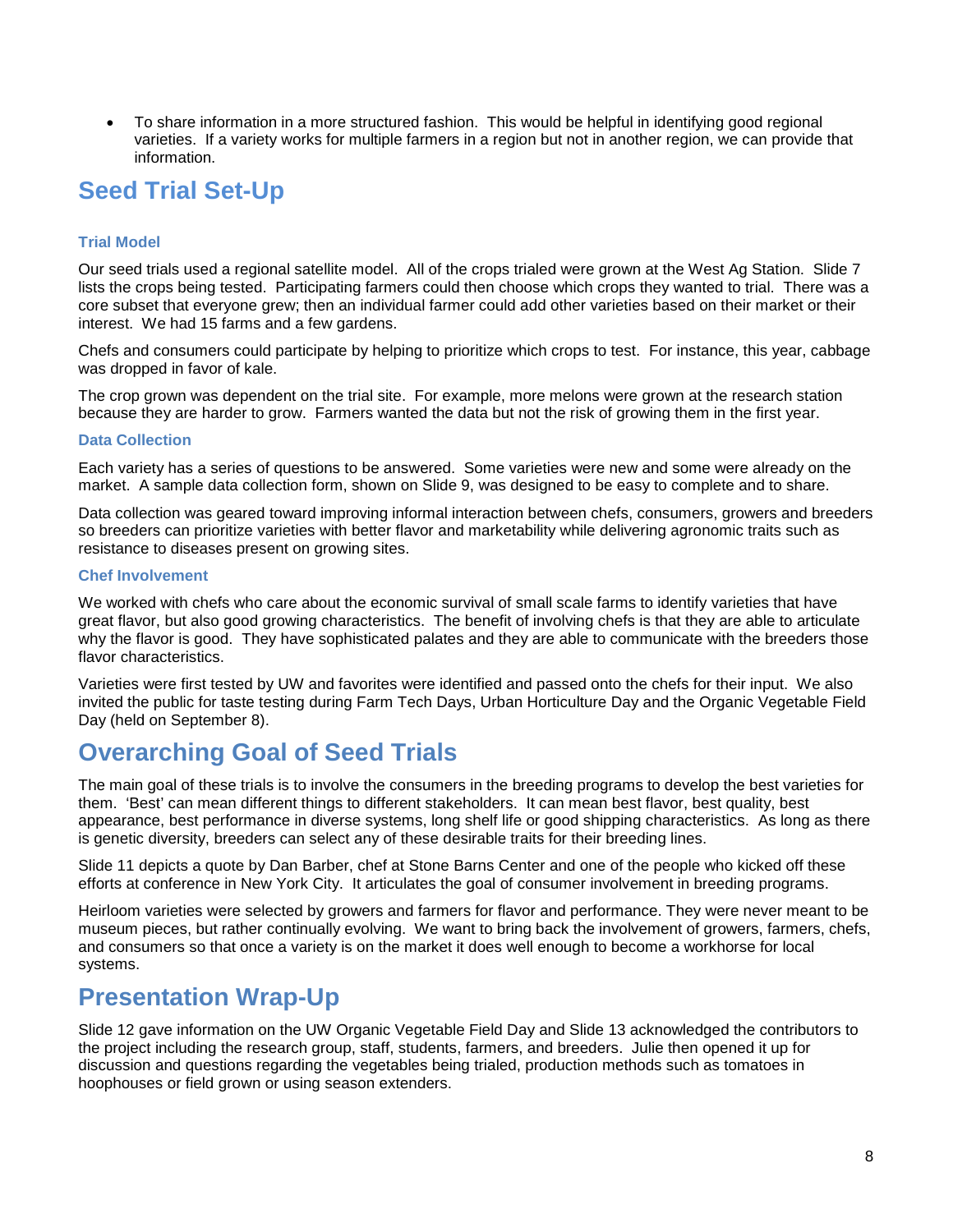### **Questions/Comments**

**Agronomic Scale of Trial**

### *At what scale is the breeding program agronomic?*

We are working on small bed production, typically 3-5 acres. Some farms are bigger, some are smaller. They may have 5-6 beds which are 4 x 100 ft. At the research station we are working on smaller plots, like you might see in garden production. We are looking for varieties for commercial production, but not necessarily on the wholesale level of production.

### **Number of Trial Sites Needed**

### *How many trial sites are needed? Is it useful to have a farmer trial just one variety?*

Yes, if someone could work the trial into their normal production, make the data observations a couple of times during the season and manage the trial just as they would their other varieties. As the program builds over time, we'd like to expand to more farms and eventually develop a network in different regions that cover the state. That way we can recommend varieties when people call asking for information.

### **Fundraising Stability**

### *What is the fundraising stability?*

Most farmers do it as part of their operations but we are trying to get grants for offer stipends to farmers that are doing more work than normal. We were able to secure a SARE grant to fund some farmers who are doing hoophouse vs. field grown tomato trials because those trials require more measurements. For the variety trials at the research station, we are charging a service fee to the seed companies. We are not charging for public sector lines yet, but we may have to in the future. Some of this is currently being funded by my start-up package and I don't want to or actually can't continue that. There is enough interest by seed companies to a have Midwest trial site, especially since many of the seed companies are on the coast. I am interested in collaborating with a new seed company in Madison. There may be some funding from that. For MG networks, it may be a fun citizen science program that won't require a lot of funding. I am writing a lot of grants and trying to keep this going with grants.

### **Factors to Consider When Moving Trials to Northern Wisconsin**

*The simple evaluation sheet is good for sustaining participation. Your map with the growing sites centered around Madison is a common sight. As you consider moving north and involving other sites, one of the factors is our short growing season. Selecting appropriate varieties that ripen before a killing frost or including season extenders is something that has to be worked in.* 

We are definitely doing row covers and cold tolerance trials on the greens and kale as well as the hoophouses for tomatoes. We are doing winter carrot trials with harvest in the fall and using winter protection to determine how different varieties respond to the cold. I would like to keep pushing that into winter. A lot of the breeders are from the northern tier; Johnny's is in Maine, High Mowing is in Vermont, and they see the same cold we do. Cornell and Wisconsin also see the cold, although some of the breeders are from further south. Oregon State has some coastal protection, but that ends past the Cascade Mountains. Wild Garden Seeds and Adaptive Seeds are out of the Pacific Northwest. We are also trying to incorporate season extenders into our trials.

## **FINAL NOTES and ANNOUNCEMENTS**

- On September 4, Trisha Wagner from Jackson County will host and the special topic will be Straw Bale Gardening (and Other Tight Space Gardening Tips) presented by Sharon Morissey of the Milwaukee County Extension.
- Lisa Johnson from Dane County: On October 4-6, the Cut Flower Growers will hold a conference in Madison at the Sheraton Hotel. Roy Klehm, Brian, and PJ among others, will be on hand. There will also be a tour. You can find out about it at [www.ascfg.org/](http://www.ascfg.org/)
- Kimberly Miller from Winnebago: As a reminder, our Invasive Species Workshops will begin mid-September at five locations around the state. Early bird deadlines are in early September.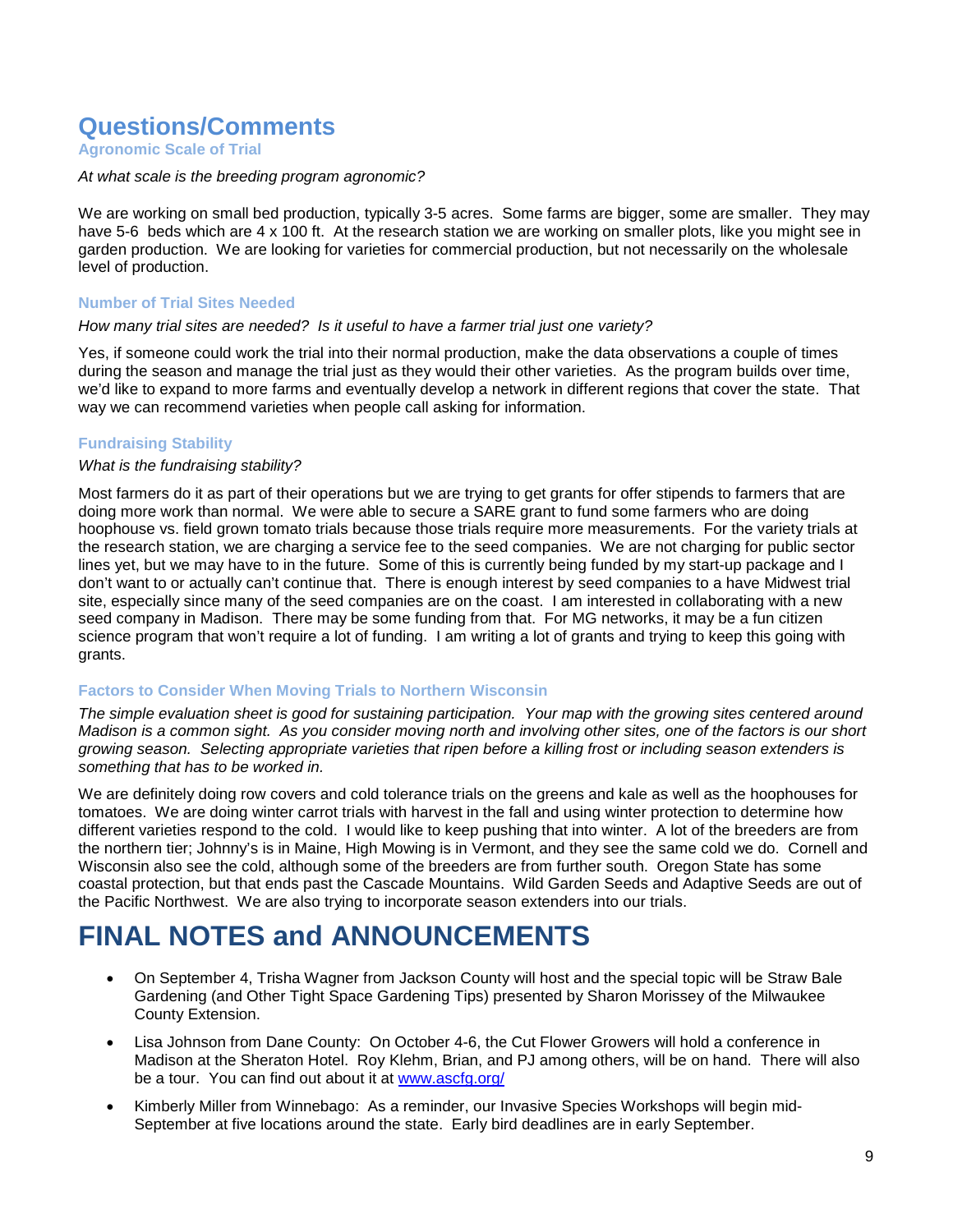- Kevin Schoessow at Spooner Ag Station: Our final garden seminar will be held September 12 at 10 am at the Teaching and Display Garden. The topics are about putting the garden to bed.
- Our Douglas County MGVs will be doing a garden walk about their project on straw bale gardening.

The full audio podcast of today's and archived WHU conferences can be found at<http://fyi.uwex.edu/wihortupdate/>

## **UW LINKS**

Wisconsin Horticulture webpage [http://hort.uwex.edu](http://hort.uwex.edu/)

UW Plant Disease Diagnostics webpage<http://labs.russell.wisc.edu/pddc/>

UW Insect Diagnostic Lab<http://www.entomology.wisc.edu/diaglab/>

UW Turfgrass Diagnostic Lab<http://labs.russell.wisc.edu/tdl/>

UW Vegetable Pathology Webpage<http://www.plantpath.wisc.edu/wivegdis/>

UW Vegetable Entomology Webpage [http://www.entomology.wisc.edu/vegento/people/groves.html#](http://www.entomology.wisc.edu/vegento/people/groves.html%23)

UW-Extension Weed Science https://fyi.uwex.edu/weedsci/

UW-Extension Learning Store [http://learningstore.uwex.edu](http://learningstore.uwex.edu/)

UW Garden Facts<http://labs.russell.wisc.edu/pddc/fact-sheet-listing/>

# **WHU "OFF THE AIR"**

During this past week specialists have commented on these issues off the air: None

## **Vegetable Crop Update**

Vegetable Crop Update Newsletter #29 is available at<http://www.plantpath.wisc.edu/wivegdis/>

Topics in issue #29 (Aug 28, 2015) include:

- Early blight and late blight forecasts
- Late blight updates and management for late season/harvest
- Potato tuber blemish disease management
- Downy mildew updates for cucurbits
- UW West Madison ARS Organic Vegetable Field Day agenda (Dr. Julie Dawson, UW-Hort)

Please continue to communicate new detections of late blight to me or your county agent. My lab (as well as the UWEX clinic) can offer free diagnostics and genotyping. This information is very useful in better understanding the epidemic for best management.

# **PDDC UPDATE**

# *UW-Madison/Extension Plant Disease Diagnostic Clinic (PDDC) Update*

*Brian Hudelson, Sean Toporek, Catherine Wendt, Claire Wisniewski, and Ann Joy*

*The PDDC receives samples of many plant and soil samples from around the state. The following diseases/disorders have been identified at the PDDC from August 22, 2015 through August 28, 2015.*